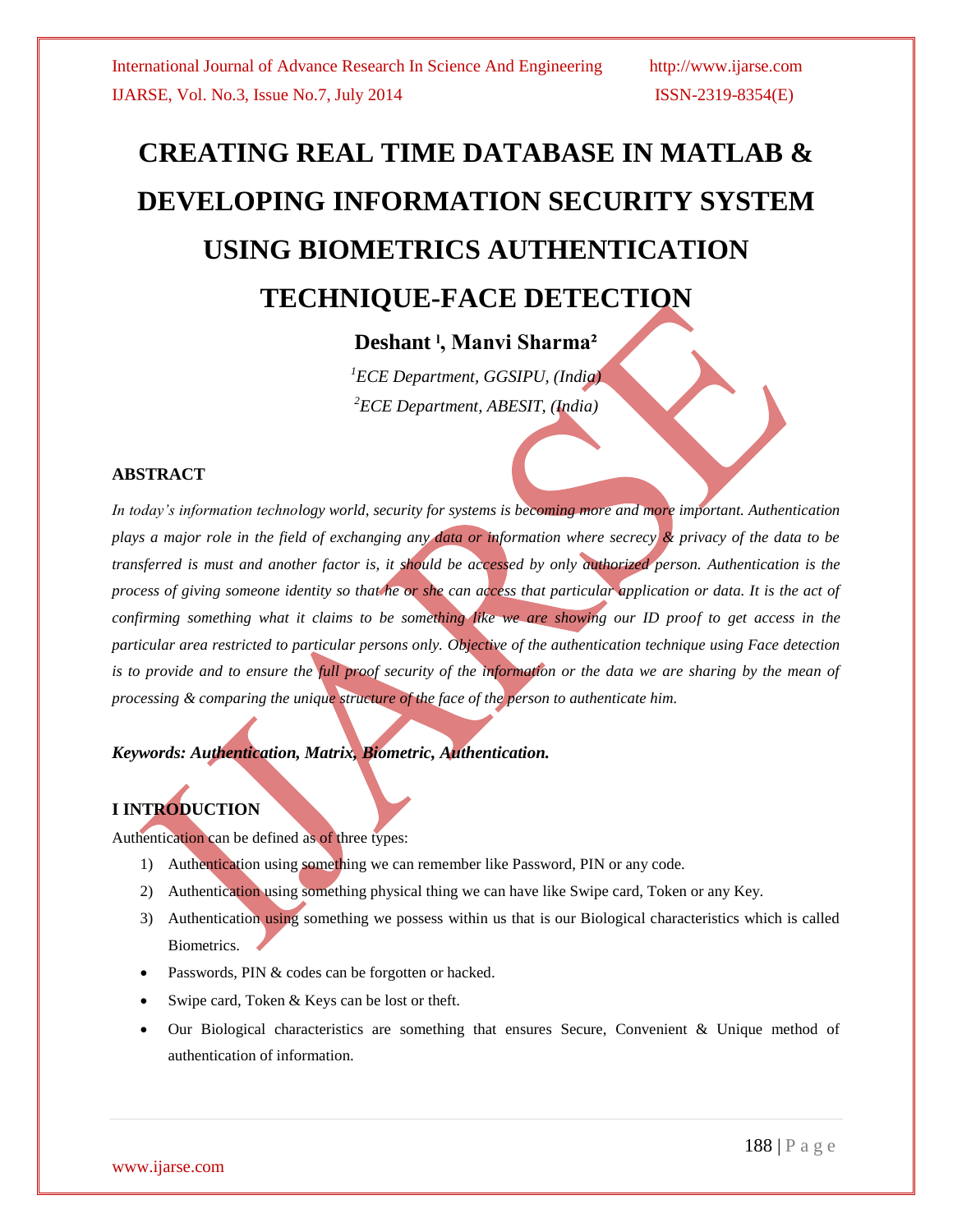#### **1.1 Biometric Authentication**

Biometric identification utilizes physiological and behavioral characteristics to authenticate a person's identity. The term Biometrics is usually associated with the use of unique physiological characteristics to identify any individual. Biometric authentication refers to the identification of humans by their characteristic. The most common application of biometrics is security. Biometric authentication can be further categorized on the basis of physiological versus behavioral characteristics.

Biometric authentication requires to compare a registered biometric sample against a newly captured biometric sample (captured during a login). This is a three-step process followed by a process:

- CAPTURE
- PROCESS
- ENROLL

During Capture process, raw biometric is captured by a sensing device such as a fingerprint scanner or video camera. Next step is to extract the distinguishing characteristics from the raw biometric sample and convert into a processed mathematical representation. In next phase, the processed sample (mathematical representation of the biometric) is stored / registered in a storage medium for future comparison during an authentication. Some of the common physical characteristics that may be used for identification

Includes:

- Fingerprints,
- Palm prints/Hand geometry,
- Retinal scan
- Face recognition
- Iris recognition, etc.

Some of the behavioral characteristics includes:

- Signature,
- Voice recognition
- Keystroke pattern, etc.

A biometric system works by capturing and storing the information and then comparing the recorder/stored information with what is stored in the memory of the device.

Out of all the various physical characteristics available, faces are one of the more accurate physiological characteristics that can be used. Face detection technology does provide a good method of authentication to replace the current methods of passwords, token cards or PINs and if used in conjunction with something the user knows in a two-factor authentication system then the authentication becomes even stronger.

#### **II LITERATURE REVIEW**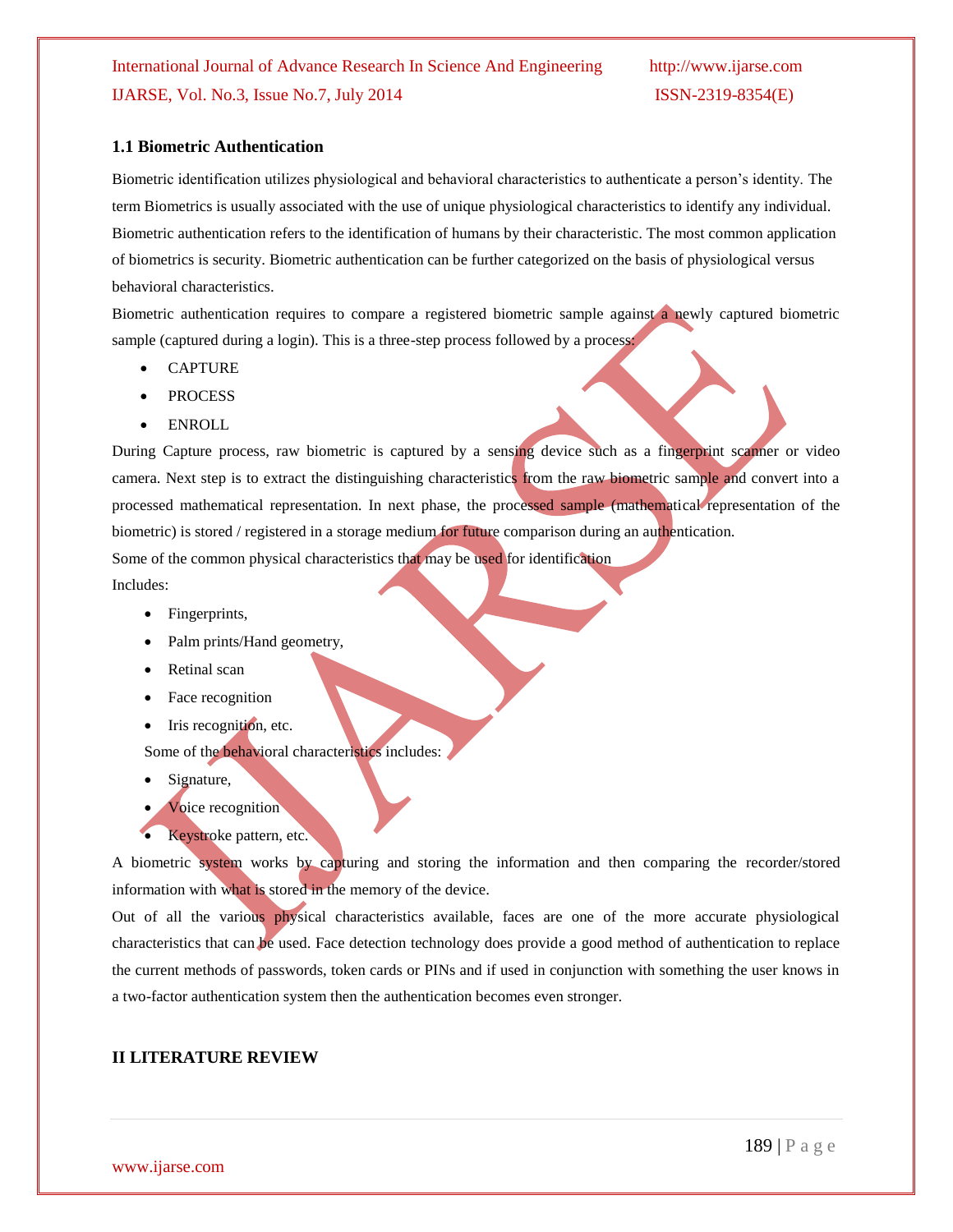During 1964 and 1965, Bledsoe, along with Helen Chan and Charles Bisson, worked on using the computer to recognize human faces. He was proud of this work, but because the funding was provided by an unnamed intelligence agency that did not allow much publicity, little of the work was published. Given a large database of images and a photograph, the problem was to select from the database a small set of records such that one of the image records matched the photograph. The success of the method could be measured in terms of the ratio of the answer list to the number of records in the database.

By about 1997, the system developed by Christoph von der Malsburg and [graduate students](http://en.wikipedia.org/wiki/Graduate_student) of the [University of](http://en.wikipedia.org/wiki/University_of_Bochum)  [Bochum](http://en.wikipedia.org/wiki/University_of_Bochum) in Germany and the [University of Southern California](http://en.wikipedia.org/wiki/University_of_Southern_California) in the United States outperformed most systems with those of [Massachusetts Institute of Technology](http://en.wikipedia.org/wiki/Massachusetts_Institute_of_Technology) and the [University of Maryland](http://en.wikipedia.org/wiki/University_of_Maryland,_College_Park) rated next. The Bochum system was developed through funding by the [United States Army Research Laboratory.](http://en.wikipedia.org/wiki/United_States_Army_Research_Laboratory) The [software](http://en.wikipedia.org/wiki/Software) was sold as [ZN-Face](http://en.wikipedia.org/w/index.php?title=ZN-Face&action=edit&redlink=1) and used by customers such as [Deutsche Bank](http://en.wikipedia.org/wiki/Deutsche_Bank) and operators of [airports](http://en.wikipedia.org/wiki/Airport) and other busy locations. The software was "robust enough to make identifications from less-than-perfect face views. It can also often see through such impediments to identification as mustaches, beards, changed hair styles and glasses—even sunglasses".

In about January 2007, image searches were "based on the text surrounding a photo," for example, if text nearby mentions the image content. Polar Rose technology can guess from a photograph, in about 1.5 seconds, what any individual may look like in three dimensions, and claimed they "will ask users to input the names of people they recognize in photos online" to help build a database. Identix, a company out of Minnesota, has developed the software, Face It. Face It can pick out someone's face in a crowd and compare it to databases worldwide to recognize and put a name to a face. The software is written to detect multiple features on the human face. I can detect the distance between the eyes, width of the nose, shape of cheekbones, length of jaw lines and many more facial features. The software does this by putting the image of the face on a face print, a numerical code that re In 2006, the performance of the latest face recognition algorithms were evaluated in the presents the human face.

Facial recognition software used to have to rely on a 2D image with the person almost directly facing the camera. Now, with Face It, a 3D image can be compared to a 2D image by choosing 3 specific points off of the 3D image and converting it into a 2D image using a special algorithm that can be scanned through almost all databases. [Face](http://en.wikipedia.org/wiki/Face_Recognition_Grand_Challenge_(FRGC))  Recognition Grand [Challenge \(FRGC\).](http://en.wikipedia.org/wiki/Face_Recognition_Grand_Challenge_(FRGC)) High-resolution face images, 3-D face scans, and iris images were used in the tests. The results indicated that the new algorithms are 10 times more accurate than the face recognition algorithms of 2002 and 100 times more accurate than those of 1995. Some of the algorithms were able to outperform human participants in recognizing faces and could uniquely identify identical twins.

[U.S. Government-sponsored evaluations and challenge problems](http://www.nist.gov/itl/iad/ig/face.cfm) have helped spur over two orders-of-magnitude in face-recognition system performance.

Since 1993, the error rate of automatic face-recognition systems has decreased by a factor of 272. The reduction applies to systems that match people with face images captured in studio or mugshot environments. In [Moore's](http://en.wikipedia.org/wiki/Moore%27s_law)  [law](http://en.wikipedia.org/wiki/Moore%27s_law) terms, the error rate decreased by one-half every two years.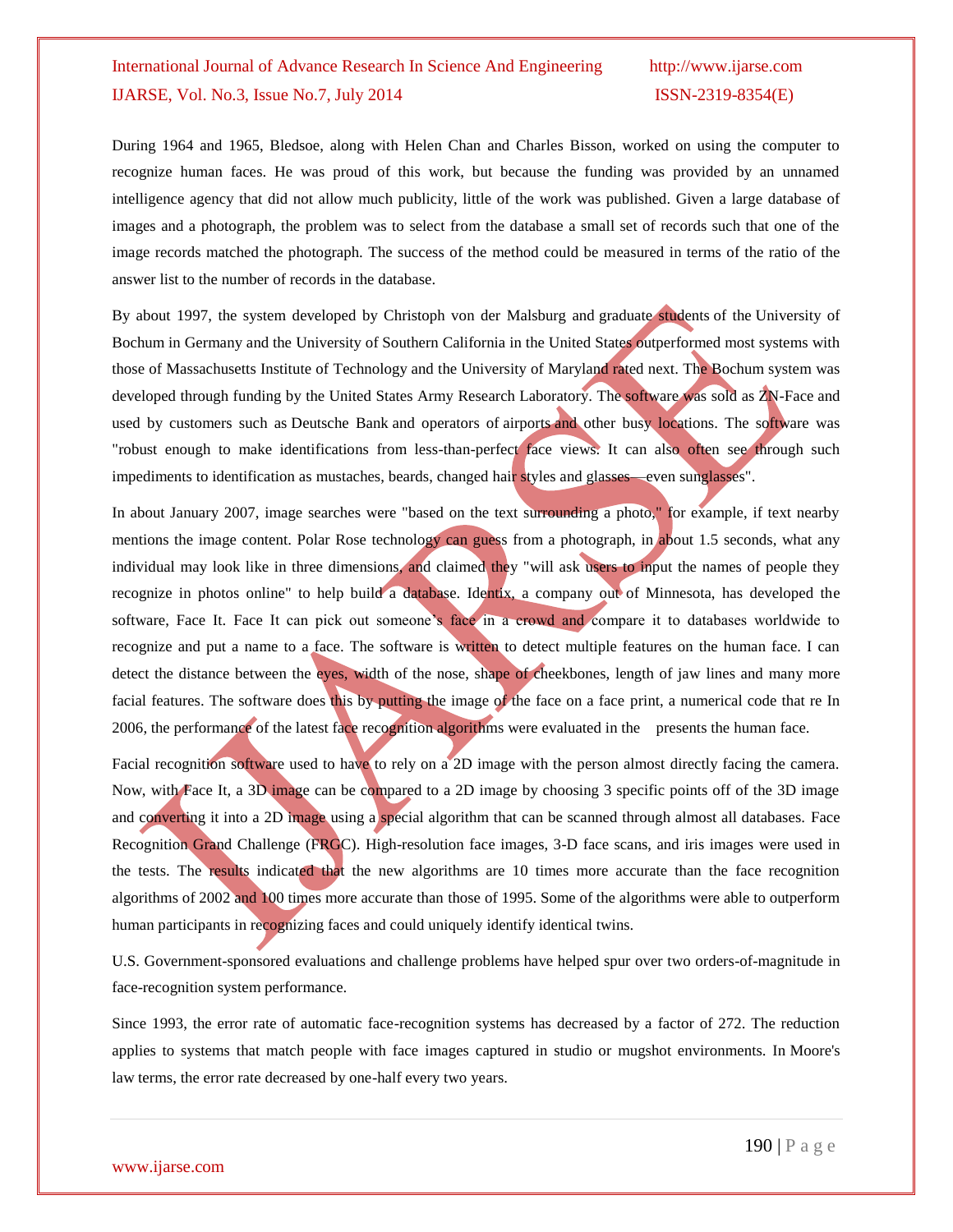Low-resolution images of faces can be enhanced using [face hallucination.](http://en.wikipedia.org/wiki/Face_hallucination) Further improvements in high resolution, megapixel cameras in the last few years have helped to resolve the issue of insufficient resolution.

#### **III FACE RECOGNITION TECHNOLOGY**

Face recognition is an automated method of [biometric](http://en.wikipedia.org/wiki/Biometrics) identification that uses mathematical pattern-recognition techniques on video images of the [faces.](http://en.wikipedia.org/wiki/Iris_(anatomy)) A facial recognition system is a [computer application](http://en.wikipedia.org/wiki/Application_software) for automatically [identifying](http://en.wikipedia.org/wiki/Identification_of_human_individuals) or [verifying](http://en.wikipedia.org/wiki/Authentication) a [person](http://en.wikipedia.org/wiki/Person) from a [digital image](http://en.wikipedia.org/wiki/Digital_image) or a [video frame](http://en.wikipedia.org/wiki/Film_frame) from a [video](http://en.wikipedia.org/wiki/Video) source. One of the ways to do this is by comparing selected [facial features](http://en.wikipedia.org/wiki/Face) from the image and a facial [database.](http://en.wikipedia.org/wiki/Database_management_system)It is typically used in [security systems](http://en.wikipedia.org/wiki/Burglar_alarm) and can be compared to other [biometrics](http://en.wikipedia.org/wiki/Biometrics) such as [fingerprint](http://en.wikipedia.org/wiki/Fingerprint) or eye [iris recognition](http://en.wikipedia.org/wiki/Iris_recognition) systems.Face recognition uses camera technology to acquire images of the detailed structures of the face. Digital templates encoded from these patterns, by mathematical algorithms. These algorithms allow the identification of an individual. Databases of existing templates are searched  $\&$  matched by the matcher engines at speeds measured in the millions of templates per second per CPU

#### **3.1 Face Detection Process**

The process of capturing an face into a biometric template consists of below steps:

- 1. Capturing the image
- 2. Defining and optimising the image
- 3. Storing and comparing the image.
	- **1. Capturing the Image:**

The image of the face can be captured using a standard camera using both visible and infrared light and may be either a manual or automated procedure. The camera can be positioned between three and a half inches and one meter to capture the image. In the manual procedure, the user needs to adjust the camera to get the face in focus and needs to be within six to twelve inches of the camera. This process is much more manually intensive and requires proper user training to be successful. The automatic procedure uses a set of cameras that locate the face and face automatically thus making this process much more user friendly

#### **2. Defining and Optimising the Image**

The face detection system identifies the image that has the best focus and clarity of the face. The image is then analyzed to identify the outer boundary of the face.

The face detection system then identifies the areas of the face image that are suitable for feature extraction and analysis. This involves removing areas that are covered, any deep shadows and reflective areas.

#### **3. Storing and Comparing the Image**

Once the image has been captured, an algorithm is used to map segments of the face into hundreds of vectors. These algorithms also take into account the changes that can occur with an face, for example the pupil's expansion and contraction in response to light will stretch and skew the face. This information is used to produce a code which is called as the Face Code, which is a 512-byte record. This record is then stored in a database for future comparison.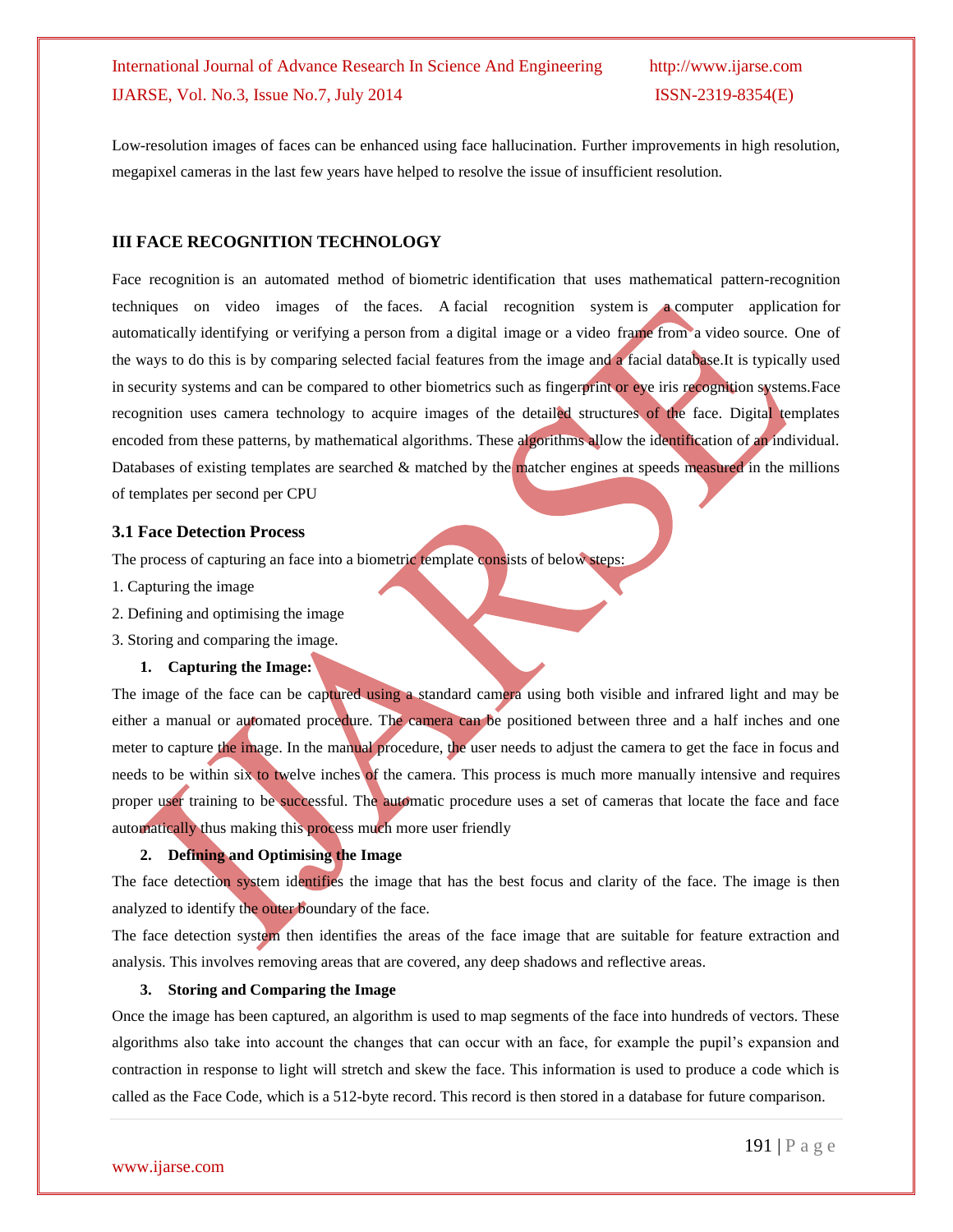When a comparison is required the same process is followed but instead of storing the record it is compared to all the Face Codes which are already stored in the database. The comparison also doesn't actually compare the image of the face but compares the hexadecimal value produced after the algorithms have been applied.

In order to compare the stored Face Code record with an image just scanned, a calculation of the Hamming Distance is required. The Hamming Distance is a measure of the variation between the Face Code record for the current face and the Face Code which is stored in the database. Each of the bits is compared against each other, i.e. bit 1 from the current Face Code and bit 1 from the stored Face Code record are compared, then bit 2 and so on. Any bits that don't match are assigned a value of one and bits that do match a value of zero. Once all the bits have been compared, the number of non-matching bits is divided by the total number of bits, to produce a two-digit figure by which the two Face Codes differ. For example a Hamming Distance of 0.40 means that the two Face Codes differ by 40%.

In All biometric systems there are two type of error rates:

#### **3.2 False Reject Rate (FRR)**

FRR occurs when the biometric measurement taken from the live subject fails to match the template stored in the biometric system.

#### **3.3 False Accept Rate (FAR)**

FAR occurs when the measurement taken from the live subject is so close to another template that a correct match will be declared by mistake. The point at which the FRR and the FAR are equal is known as the Crossover Error Rate (CER). The lower the CER, the more reliable and accurate the system is. In face detection technology, during detection mode, the comparison has to occur between the Face Code from the live subject and every Face Code stored in the database, before the live subject is rejected.

### **IV TECHNIQUES**

Some facial recognition [algorithms](http://en.wikipedia.org/wiki/Algorithms) identify facial features by extracting landmarks, or features, from an image of the subject's face. For example, an algorithm may analyze the relative position, size, and/or shape of the eyes, nose, cheekbones, and jaw. These features are then used to search for other images with matching features. Other algorithms normalize a gallery of face images and then compress the face data, only saving the data in the image that is useful for face recognition. A probe image is then compared with the face data. One of the earliest successful systems is based on template matching techniques applied to a set of salient facial features, providing a sort of compressed face representation.

Recognition algorithms can be divided into two main approaches, geometric, which looks at distinguishing features, or photometric, which is a statistical approach that distills an image into values and compares the values with templates to eliminate variances.

.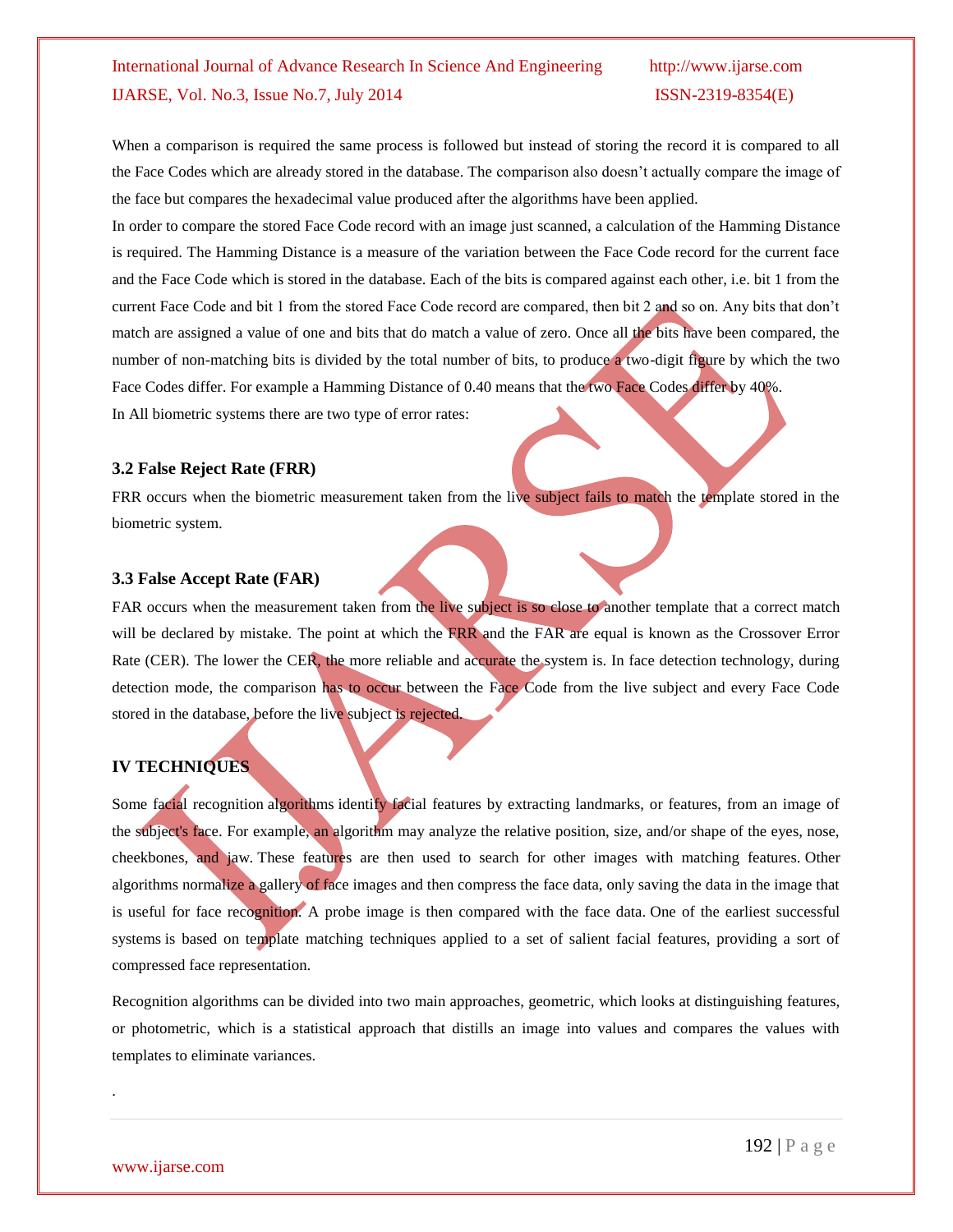#### **4.1 3-Dimensional Recognition**

A newly emerging trend, claimed to achieve improved accuracies, is [three-dimensional face recognition.](http://en.wikipedia.org/wiki/Three-dimensional_face_recognition) This technique uses 3D sensors to capture information about the shape of a face. This information is then used to identify distinctive features on the surface of a face, such as the contour of the eye sockets, nose, and chin. One advantage of 3D facial recognition is that it is not affected by changes in lighting like other techniques. It can also identify a face from a range of viewing angles, including a profile view. Three-dimensional data points from a face vastly improve the precision of facial recognition. 3D research is enhanced by the development of sophisticated sensors that do a better job of capturing 3D face imagery. The sensors work by projecting structured light onto the face. Up to a dozen or more of these image sensors can be placed on the same CMOS chip—each sensor captures a different part of the spectrum. Even a perfect 3D matching technique could be sensitive to expressions.

#### **4.2 Skin Texture Analysis**

Another emerging trend uses the visual details of the skin, as captured in standard digital or scanned images. This technique, called skin texture analysis, turns the unique lines, patterns, and spots apparent in a person's skin into a mathematical space.Tests have shown that with the addition of skin texture analysis, performance in recognizing faces can increase 20 to 25 percent.

#### **V WORKING**

The input is 230V AC which is step down using the transformer (12-0-12) .The 12V ac input is fed to the bridge diode to gives 12V pulsating DC. This DC voltage is filtered through the capacitor to remove the ripples. The filtered DC is fed to 7805 regulator to fetch +5v regulated output. This regulated voltage is given to all the components to function properly.

| Editor - Cillisers'uijay marodialDesktopliProjectVace_recognition/yriake_database.m | <b>Including Contracts</b>                                                                                                       |
|-------------------------------------------------------------------------------------|----------------------------------------------------------------------------------------------------------------------------------|
| File Edit Text Go Cell Tools Debug Desktop Window Help                              | $x \times x$                                                                                                                     |
| 1000 人物电力(200 ) 关于中的 2 - 000 电电阻电阻 200 Box -                                        | 田田日の口                                                                                                                            |
| 看唱 - 10 + + 11 × ※ ※ 0                                                              |                                                                                                                                  |
| $1 -$<br>a= input ('which folder number = : ', 'm');                                |                                                                                                                                  |
| $2 -$<br>vid=videoinput('winvideo',1,'TUY2_640x480');                               |                                                                                                                                  |
| $3 -$<br>ed('att_faces');<br>$4 -$<br>wkdir (streat('s', numlstr(1))) ;             |                                                                                                                                  |
| $5 -$<br>$cd(\text{streat}('s', \text{num2str}(i)))$ :                              |                                                                                                                                  |
| $6 - 1$<br>$for 1-1:10$                                                             |                                                                                                                                  |
| $2 -$<br>b=getsnapshot (vid);                                                       |                                                                                                                                  |
| $8 -$<br>e-veber2rab (b) ;                                                          |                                                                                                                                  |
| $9 -$<br>a= rgb2gray(a);<br>$10 -$<br>$a =$ incesize $ a_r $ [112-92]];             |                                                                                                                                  |
| $11 -$<br>inwrite (a, streat (numlstr (j), '.pgm'));                                |                                                                                                                                  |
| $12 -$<br>end                                                                       |                                                                                                                                  |
| $13 -$<br>cd                                                                        |                                                                                                                                  |
| 14<br>15                                                                            |                                                                                                                                  |
|                                                                                     |                                                                                                                                  |
|                                                                                     |                                                                                                                                  |
|                                                                                     |                                                                                                                                  |
|                                                                                     |                                                                                                                                  |
|                                                                                     |                                                                                                                                  |
|                                                                                     |                                                                                                                                  |
|                                                                                     |                                                                                                                                  |
|                                                                                     |                                                                                                                                  |
|                                                                                     |                                                                                                                                  |
|                                                                                     |                                                                                                                                  |
|                                                                                     |                                                                                                                                  |
|                                                                                     |                                                                                                                                  |
|                                                                                     |                                                                                                                                  |
|                                                                                     |                                                                                                                                  |
|                                                                                     |                                                                                                                                  |
|                                                                                     |                                                                                                                                  |
| <b>Louist</b>                                                                       | The 4 Pet 4 Doct                                                                                                                 |
| $\theta$ a o $\theta$                                                               | $\phi_{\text{in}} = \frac{1}{12} \left( 1 - \frac{1}{2} \right) \left( 0 - \frac{1}{12} \right) \left( 0 - \frac{1}{12} \right)$ |
|                                                                                     |                                                                                                                                  |

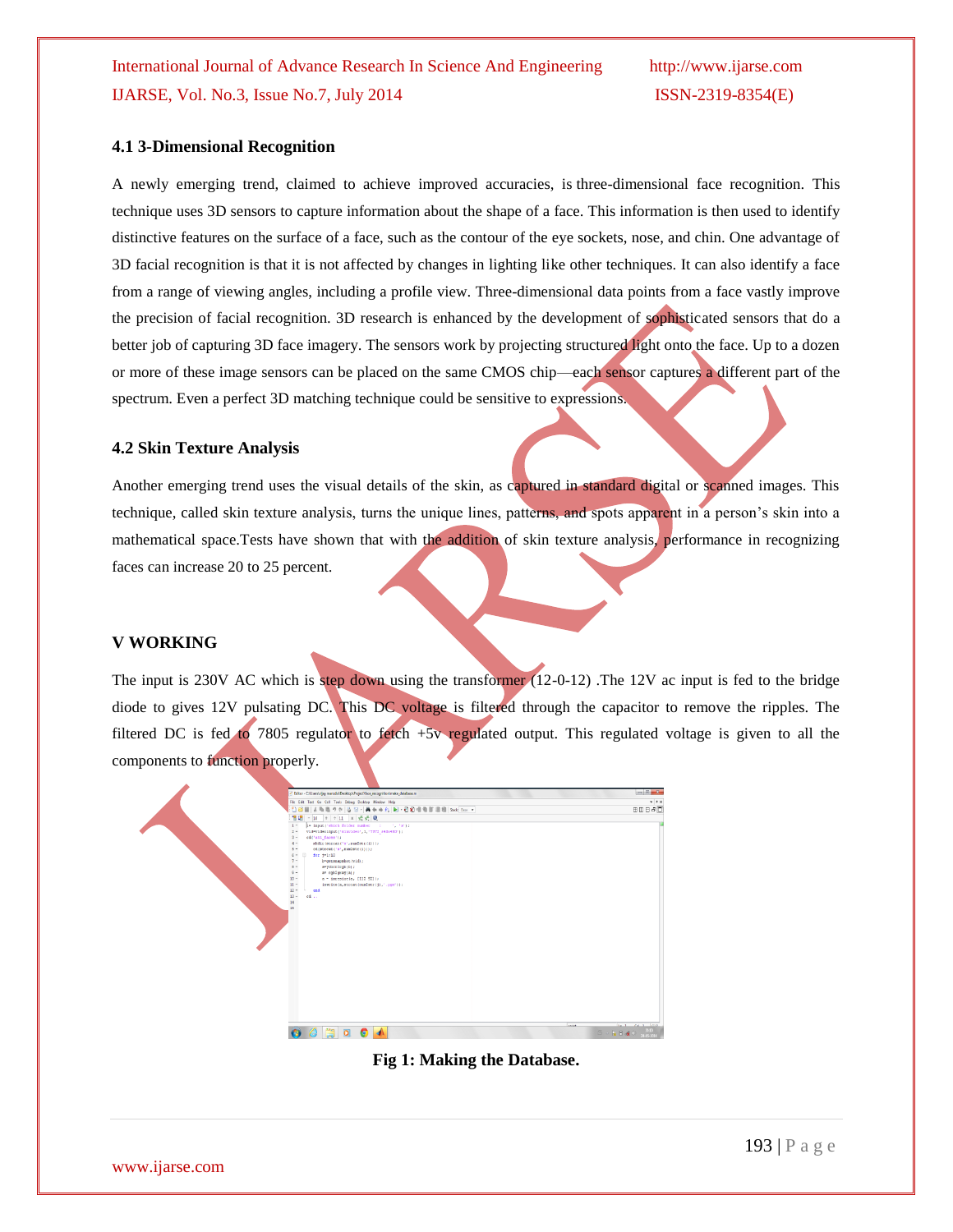There are two parts of the projects. One is software and other is hardware. In the software section we are using MATLAB to design the interface between the user and the computer. As shown in fig 1. First a folder is made and 10 random images is taken to be stored in data base.

In fig 2, all the images stored in the database are converted into matrix as the processing of images in form of matrix is easier.

Now in real world a picture as shown in fig 3, is taken from the webcam and will be converted in to matrix form.



 **Fig.2: Storing the Database Fig.3: Capturing a Real Time Image**

As shown in fig 4, the eigen values and eigen vectors of the image are calculated and for that some predefined maximum values of an image are taken care of.

As shown in fig 5, after eigen value calculation, mean of the matrix is calculated to remove useless information or errors. This is actually done for the removal of noise. In the program, eigen values are restricted to upto 10 which is called as Dominant Eigen values composed of highly detailed information of the face. Now, a correlation technique is applied to compare the real time image with that stored in the database. Correlation converts 2D image values into 1D image values so that comparison becomes bit easier. If the values match with the values stored in the database then the access to that person is given.

In the Hardware part, from computer we send the data at the COM port of the computer. The serial data of computer is USB based. The UART MODULE converts this standard into the TTL standard of the microcontroller. The microcontroller reads the data from the computer turns on door accordingly. To open the door and close it, we are using MATLAB for face recognition (0-1) and generate the serial event on matching of face.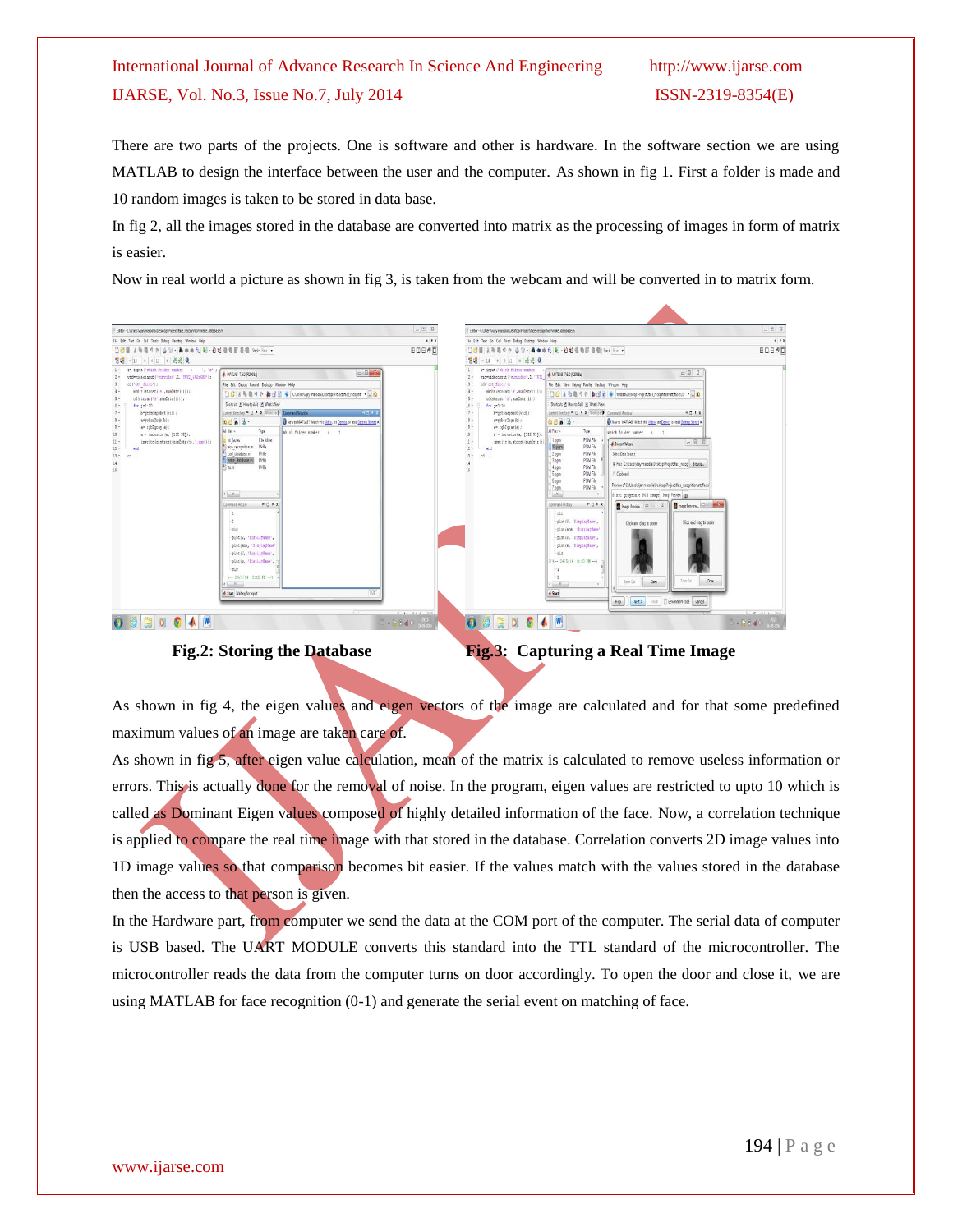### International Journal of Advance Research In Science And Engineering http://www.ijarse.com

### IJARSE, Vol. No.3, Issue No.7, July 2014 ISSN-2319-8354(E)

| Editor - C/Wsers/vijay marodia\Desktop/Project/face_recognition/Joad_database.m                                                                                                                                                                                                                                                                                                                                                                                                                                                                            | $0.8 - 0.0$                                                                                                                | Editor - Cittleentwijny marodial Desktopl Project dace_recognitionitiond_database.m                                                                                                                                                                                                                                                                                                                                                                                                                                                                                                                                                                                                                                                                                                                                                                                                                                                                                                                                                                                                                                                                                                                                                                                                                                                                                                                                                                                                                                                                                                                                                                                                                                                    | $-82$                                                                                                                                                                                                                                                                                                                                                                                                                                                                                                                                                                                                                                                                                                                                                                                                                                                                                                                                                                                                                                           |
|------------------------------------------------------------------------------------------------------------------------------------------------------------------------------------------------------------------------------------------------------------------------------------------------------------------------------------------------------------------------------------------------------------------------------------------------------------------------------------------------------------------------------------------------------------|----------------------------------------------------------------------------------------------------------------------------|----------------------------------------------------------------------------------------------------------------------------------------------------------------------------------------------------------------------------------------------------------------------------------------------------------------------------------------------------------------------------------------------------------------------------------------------------------------------------------------------------------------------------------------------------------------------------------------------------------------------------------------------------------------------------------------------------------------------------------------------------------------------------------------------------------------------------------------------------------------------------------------------------------------------------------------------------------------------------------------------------------------------------------------------------------------------------------------------------------------------------------------------------------------------------------------------------------------------------------------------------------------------------------------------------------------------------------------------------------------------------------------------------------------------------------------------------------------------------------------------------------------------------------------------------------------------------------------------------------------------------------------------------------------------------------------------------------------------------------------|-------------------------------------------------------------------------------------------------------------------------------------------------------------------------------------------------------------------------------------------------------------------------------------------------------------------------------------------------------------------------------------------------------------------------------------------------------------------------------------------------------------------------------------------------------------------------------------------------------------------------------------------------------------------------------------------------------------------------------------------------------------------------------------------------------------------------------------------------------------------------------------------------------------------------------------------------------------------------------------------------------------------------------------------------|
| File Edit Text Go Cell Tools Debug Desktop Window Help                                                                                                                                                                                                                                                                                                                                                                                                                                                                                                     | 3.8X                                                                                                                       | File Edit Text Go Cell Tools Debug Desitop Window Help                                                                                                                                                                                                                                                                                                                                                                                                                                                                                                                                                                                                                                                                                                                                                                                                                                                                                                                                                                                                                                                                                                                                                                                                                                                                                                                                                                                                                                                                                                                                                                                                                                                                                 | 27                                                                                                                                                                                                                                                                                                                                                                                                                                                                                                                                                                                                                                                                                                                                                                                                                                                                                                                                                                                                                                              |
| 1000 KRAOO G G · A + + A D · B · B · B · B · B · A · Fax ·                                                                                                                                                                                                                                                                                                                                                                                                                                                                                                 | 80860                                                                                                                      |                                                                                                                                                                                                                                                                                                                                                                                                                                                                                                                                                                                                                                                                                                                                                                                                                                                                                                                                                                                                                                                                                                                                                                                                                                                                                                                                                                                                                                                                                                                                                                                                                                                                                                                                        | <b>BOB&amp;C</b>                                                                                                                                                                                                                                                                                                                                                                                                                                                                                                                                                                                                                                                                                                                                                                                                                                                                                                                                                                                                                                |
| 웹 B - 11 + + 11 × 종종 0                                                                                                                                                                                                                                                                                                                                                                                                                                                                                                                                     |                                                                                                                            | 원래 - 11 + + 11 × 품준 0.                                                                                                                                                                                                                                                                                                                                                                                                                                                                                                                                                                                                                                                                                                                                                                                                                                                                                                                                                                                                                                                                                                                                                                                                                                                                                                                                                                                                                                                                                                                                                                                                                                                                                                                 |                                                                                                                                                                                                                                                                                                                                                                                                                                                                                                                                                                                                                                                                                                                                                                                                                                                                                                                                                                                                                                                 |
| function out-load database(<br>$2 -$<br>permistent loaded:<br>$3 -$<br>persistent w;<br>$4 -$<br>if (isempty (loaded))<br>$5 -$<br>v=zeros (10304, 40) ;<br>$6 -$<br>ed('att_faces');<br>$7 -$<br>for $i=1:2$<br>$8 -$<br>cd(strcat)'s', numlatr(i)));<br>$9 -$<br>for j=1:10<br>$10 -$<br>a=imread(streat(num2str(j),'.ggm'));<br>$\mathfrak{u}$ -<br>$V(1, (1-1)$ "10+j) "ceshape (a, size (a, 1) "size (a, 2), 1);<br>$12 -$<br>end<br>$13 -$<br>cd<br>$14 -$<br>end<br>$15 -$<br>www.int8(v);<br>$16 -$<br>ent<br>$17 -$<br>loaded*D:<br>$18 -$ cut-w; |                                                                                                                            | function out=load database<br><b>A MATLAB 7.6.0 (R2008a)</b><br>permistent loaded:<br>File Edit View Graphics Debug Parallel Desktop Window Help<br>persistent w;<br>[ ] 2   3   2   1   1   1   2   2   2   Current Directory: Citizensing mandal Destap Project face reception<br>if (isempty (loaded) )<br>v=zeros(10304, 40);<br>$5 -$<br>Shartzuts (8) How to Add (8) What's New<br>ed('att_faces');<br>$6 -$<br>I avent Directory Westcoace ** > [19] Vanishe Editor - ans<br>$7 -$<br>for $i=1:2$<br>$8 -$<br>$9 -$<br>for 5*1:10<br><b>Value</b><br><b>H</b> ard (2014-4 untb)<br>Name -<br>$10 -$<br>a=incead strcat<br><112 62 ul<br>$\overline{4}$<br>$11 -$<br>$T(1, (1-1)^{n}10+1)$<br>$< 10304 + 40$<br>Has<br>$12 -$<br>52<br>a<br>end<br><#00:640x<br>53<br>$13 -$<br>k.<br>od<br>$14 -$<br>41<br>52<br>est.<br>10 <sup>1</sup><br>$15 -$<br>width(Ev):<br>52<br><b>B</b> w<br><trt used<br=""><math>16 -</math><br/>52<br/><math>17 -</math><br/>loaded=0;<br/>52<br/><math>\mathbf{f}</math><br/>n<br/>n<br/><math>4 - 12</math><br/><math>18 -</math><br/>out=up<br/>E1<br/>Command History P D P X<br/>51<br/>52<br/>B<br/><math>\overline{\phantom{a}}</math><br/>Inede<br/>51<br/>B<br/><math>\mathbf{v}</math><br/>84-24/5/14 8:10 PM<br/>51<br/>11<br/><math>\mathbf{H}</math><br/><math>\mathbf{p}</math><br/>50<br/>n<br/>B<br/>-2<br/>50<br/><math>\mathbb{R}</math><br/>-cic<br/><b>M</b><br/>19<br/><math>\mathbf{s}</math><br/>-ele<br/><math>\overline{36}</math><br/>a<br/>6<br/><math>\mathbf{H}</math><br/><math>-0.01</math><br/>line de<br/><math display="inline">\epsilon</math> . <math display="inline">\kappa</math><br/>Command Window<br/><math>\rightarrow</math><br/><b>4 Start</b></trt> | $\Box$<br>$-10$<br>$-011$<br>$\boxplus \boxplus \boxplus \# \textcircled{1} \star \texttt{x}$<br>$\mathfrak{A}$<br>$\epsilon$<br>52<br>52 <sup>1</sup><br>53<br>$\overline{\mathbb{Q}}$<br>s,<br>52<br>52<br>53<br>54<br>52<br>52<br>$\mathbf{r}$<br>53<br>53<br>52<br>53<br>54<br>$\overline{5}$<br>7<br>$\overline{a}$<br>47<br>52<br>63<br>$\overline{52}$<br>52<br>53<br>$\mathbf{S}$<br>52<br>52<br>53<br>$\overline{a}$<br>43<br>52<br>$\overline{13}$<br>52<br>53<br>52 <sub>1</sub><br>Đ<br>51<br>$\mathbf{S}$<br>51<br>$\overline{S}$<br>52<br>52 <sup>1</sup><br>$\overline{\mathbb{Q}}$<br>$\mathbf{c}$<br>52<br>55<br>£1<br>52<br>k.<br>$\mathbb{R}^n$<br>s.<br>51<br>D.<br>Ct.<br>52<br>K1<br>$\epsilon_1$<br>50<br>50<br>57.<br>E1<br>51<br>62<br>50<br>s.<br>52<br>$\overline{50}$<br>51<br>K1<br>51<br>K1<br>57.<br>望<br>51<br>50<br>50<br>50<br>51<br>51<br>50<br>A.<br>50<br>m<br>50<br>$\overline{1}$<br>A1<br>R0<br>C.<br>41<br>n<br>ø.<br>8<br>8<br>n<br>s<br>n<br>48<br>$\mathbb{R}$<br>s<br>D<br>49<br>B<br>48<br>$-11x$ |
| make databasem x laad databasem                                                                                                                                                                                                                                                                                                                                                                                                                                                                                                                            |                                                                                                                            | make databasem X load databasem                                                                                                                                                                                                                                                                                                                                                                                                                                                                                                                                                                                                                                                                                                                                                                                                                                                                                                                                                                                                                                                                                                                                                                                                                                                                                                                                                                                                                                                                                                                                                                                                                                                                                                        |                                                                                                                                                                                                                                                                                                                                                                                                                                                                                                                                                                                                                                                                                                                                                                                                                                                                                                                                                                                                                                                 |
| $\frac{1}{\sqrt{2}}$<br>$\bullet$ $\bullet$ $\bullet$ $\bullet$                                                                                                                                                                                                                                                                                                                                                                                                                                                                                            | <b>Indiana</b><br>the 4 Paint Did<br>$\mathcal{C}=\mathbf{R}$ if $\mathbf{A}\times\frac{m\mathcal{D}}{M\mathcal{D}^{(2)}}$ | $\bullet$ $\bullet$ $\bullet$<br>ű<br>$\boxed{0}$                                                                                                                                                                                                                                                                                                                                                                                                                                                                                                                                                                                                                                                                                                                                                                                                                                                                                                                                                                                                                                                                                                                                                                                                                                                                                                                                                                                                                                                                                                                                                                                                                                                                                      | <b>Industries</b><br><b>SALE ALL AD</b><br>$\frac{1}{2}$ - R $\frac{1}{2}$ of $\frac{1}{2}$                                                                                                                                                                                                                                                                                                                                                                                                                                                                                                                                                                                                                                                                                                                                                                                                                                                                                                                                                     |

#### **Fig. 4 Calculation of Eigen Values and Eigen Vectors Fig.5 Making Matrix Of The Image.**

#### **5.1 Advantages of Face Detection Technology**

- 1. The physiological properties of faces are major advantages to use them as a method of authentication.
- 2. Uniqueness of the face patterns.
- 3. One key advantage is that it does not require the cooperation of the test subject to work.
- 4. It is non-invasive, as it does not use any laser technology, just simple video technology. The camera does not record an image unless the user actually engages it.
- 5. The accurateness of the scanning technology is a major benefit with low error rates, hence resulting in a highly reliable system for authentication.
- 6. Scalability and speed of the technology are a major advantage.
- 7. The technology is designed to be used with large-scale applications such as with ATMs.
- 8. Ability of the system to scan and compare the face within a matter of minutes is a major benefit.

#### **5.2 Disadvantages of Face Detection Technology**

As with any technology there are challenges with face detection as well.

- 1. Face recognition is not perfect and struggles to perform under certain conditions.
- 2. Conditions where face recognition does not work well include poor lighting, sunglasses, long hair, or other objects partially covering the subject's face, and low resolution images.
- 3. The camera used in the process needs to have the correct amount of illumination. Without this, it is very difficult to capture an accurate image of the face.
- 4. Along with illumination, problem with reflective surfaces, within the range of the camera & unusual lighting may occur.
- 5. Another serious disadvantage is that many systems are less effective if facial expressions vary. Even a big smile can render the system less effective.